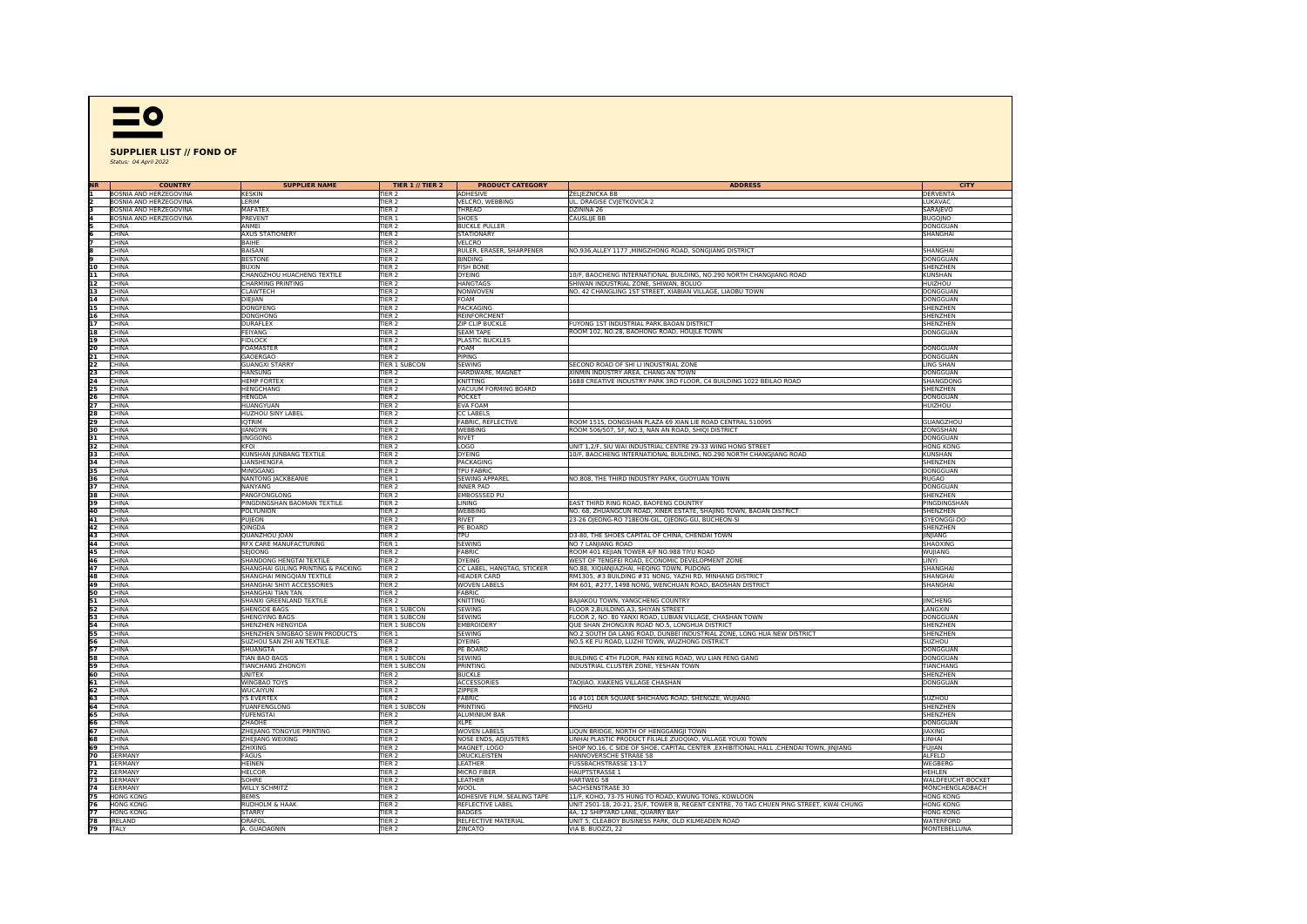|                                                                                                                      | <b>ITALY</b>                                                        | COPY COMPANY SRL                 | TIER 1                                 | <b>SEWING APPAREL</b>         | VIA FABBRICO 19/A                                                                                  | CAMPAGNOLA EMILIA                                  |
|----------------------------------------------------------------------------------------------------------------------|---------------------------------------------------------------------|----------------------------------|----------------------------------------|-------------------------------|----------------------------------------------------------------------------------------------------|----------------------------------------------------|
| <u> 80  81,20  31,20  31,20  31,20  31,20  31,20  31,20  31,20  31,20  31,20  31,20  31,20  31,20  31,20  31,20 </u> |                                                                     | <b>GIOIA SRL</b>                 | <b>TIER 1</b>                          | <b>SEWING APPAREL</b>         | VIA DEI TRASPORTI 19                                                                               | CARPI                                              |
|                                                                                                                      | <b>ITALY</b>                                                        |                                  |                                        |                               |                                                                                                    |                                                    |
|                                                                                                                      | <b>ITALY</b>                                                        | <b>GRUPPO COLLE SRL</b>          | TIER <sub>2</sub>                      | <b>DYEING</b>                 | VIA GIUSEPPE DI VITTORIO 3/5                                                                       | <b>COLLE BISENZIO</b>                              |
|                                                                                                                      | <b>ITALY</b>                                                        | <b>OVAC SPA</b>                  | TIFR <sub>2</sub>                      | VELCRO                        | MONTEGRANERO ITALIA, VIA ALPI 136                                                                  | CASTELLA POSTALIEN                                 |
|                                                                                                                      | LITHUANIA                                                           | <b>UTENOS TRIKOTAZAS</b>         | TIER <sub>1</sub>                      | <b>SEWING APPAREL</b>         | . BASANAVICIAUS STR. 122                                                                           | UTENA                                              |
|                                                                                                                      | MYANMAR                                                             | NOATEX                           | <b>TIER 1 SUBCON</b>                   | <b>SEWING</b>                 | 165 TWIN THIN TAIK WON U TUN NYO STREET                                                            | YANGON                                             |
|                                                                                                                      | PORTUGAL                                                            | A. SAMPAIO & FILHOS TEXTEIS SA   | TIER <sub>2</sub>                      | DYEING                        | RUA S. BENTO DA BATALHA 76                                                                         | <b>SANTO TIRSO</b>                                 |
|                                                                                                                      | PORTUGAL                                                            | CARVEMA TEXTIL LDA               | TIER <sub>2</sub>                      | <b>DYEING</b>                 | RUA ANTONIO CARVALHO 2                                                                             | <b>BARCELOS</b>                                    |
|                                                                                                                      | PORTUGAL                                                            | CASTRO & SILVA                   | TIER <sub>1</sub>                      | <b>SEWING APPAREL</b>         | ZONA IND. DO SOEIRO, RUA III, LOTE 41- 4745-399 S. MAMEDE CORONADO                                 | TROFA                                              |
|                                                                                                                      | PORTUGAL                                                            | <b>DTEXPAN</b>                   | <b>TIER 2</b>                          | <b>RAW MATERIAL</b>           |                                                                                                    |                                                    |
|                                                                                                                      | PORTUGAL                                                            | FTM                              | TIFR <sub>2</sub>                      | <b>RAW MATFRIAL</b>           |                                                                                                    |                                                    |
|                                                                                                                      |                                                                     | FILASA                           |                                        | <b>RAW MATERIAL</b>           |                                                                                                    |                                                    |
|                                                                                                                      | PORTUGAL                                                            |                                  | TIER <sub>2</sub>                      |                               |                                                                                                    |                                                    |
|                                                                                                                      | PORTUGAL                                                            | FIPORAG                          | <b>TIER 2</b>                          | <b>RAW MATERIAL</b>           |                                                                                                    |                                                    |
|                                                                                                                      | PORTUGAL                                                            | . AREAL ARTIGOS TEXTEIS          | TIER <sub>2</sub>                      | KNITTING                      | RUA A 52, ZONA INDUSTRIAL DE FONTISCOS                                                             | <b>SANTO TIRSO</b>                                 |
|                                                                                                                      | PORTUGAL                                                            | OAPS MALHAS                      | TIER <sub>2</sub>                      | DYEING, KNITTING              | RUA DE RIO PELE, 410 JOANE                                                                         | VILA NOVA DE FAMALICAO                             |
|                                                                                                                      | PORTUGAL                                                            | MARZIM                           | <b>FIER 1</b>                          | <b>SEWING APPAREL</b>         | RUA DA MADRUGADA 632                                                                               | ESTELA                                             |
|                                                                                                                      | PORTUGAL                                                            | MUNDIFIOS                        | TIER <sub>2</sub>                      | <b>RAW MATERIAL</b>           |                                                                                                    |                                                    |
|                                                                                                                      | PORTUGAL                                                            | NGS MAI HAS SA                   | <b>TIFR 2</b>                          | KNITTING                      | RUA AFONSO NUNES DE MARIZ 1001                                                                     | <b>BARCELOS</b>                                    |
|                                                                                                                      | PORTUGAL                                                            | OLMAC LDA                        | TIER 1                                 | <b>SEWING APPAREL</b>         | AVENIDA S. CRISTOVAO 1835                                                                          | CABECUDOS                                          |
|                                                                                                                      | PORTUGAL                                                            | <b>RISATEL</b>                   | <b>TIER 2</b>                          | <b>RAW MATERIAL</b>           |                                                                                                    |                                                    |
|                                                                                                                      |                                                                     |                                  |                                        |                               |                                                                                                    |                                                    |
|                                                                                                                      | PORTUGAL                                                            | SAMOFIL TEXTEIS LDA              | <b>TIER 2</b>                          | <b>DYEING</b>                 | RUA DE CASAIS 311, APARTADO 14                                                                     | NOVAIS                                             |
|                                                                                                                      | 101 PORTUGAL                                                        | <b>SIDONIOS MALHAS SA</b>        | TIER <sub>2</sub>                      | KNITTING                      | RUA DO GAIOSO 216 RORIZ, APARTADO 284                                                              | <b>BARCELOS</b>                                    |
|                                                                                                                      | 102 PORTUGAL                                                        | TROFICOLOR TEXTIL SA             | TIER <sub>2</sub>                      | KNITTING                      | RUA D. PEDRO V 505                                                                                 | TROFA                                              |
|                                                                                                                      | 103 PORTUGAL                                                        | VALERIUS                         | <b>FIER 1</b>                          | <b>SEWING APPAREL</b>         | RUA DA TELHEIRA, 583, APARTADO 171                                                                 | <b>VILA SECA</b>                                   |
|                                                                                                                      |                                                                     | <b>VILARTEX LDA</b>              | TIFR <sub>2</sub>                      | KNITTING                      | RUA DA BEIRA 94, APARTADO 160                                                                      | CORVITE-GUIMARAES                                  |
|                                                                                                                      | 104 PORTUGAL<br>105 PORTUGAL                                        | <b>ZU PAMUK</b>                  | TIER <sub>2</sub>                      | <b>RAW MATERIAL</b>           |                                                                                                    |                                                    |
|                                                                                                                      | 106 ROMANIA                                                         | S.C. CRISTIAN IMPEX              | <b>TER1</b>                            | <b>SEWING APPAREL</b>         | STRADA 22 DECEMBRIE NO. 53                                                                         | CALAFAT                                            |
|                                                                                                                      | 107 SOUTH KOREA                                                     | lc&i                             | TIER <sub>2</sub>                      | <b>REFLECTIVE PIPING</b>      | 34, SAMJAK-RO 17 BEON-GIL, BUCHEON-SI                                                              | GYEONGGI-DO                                        |
|                                                                                                                      |                                                                     |                                  | TIFR <sub>2</sub>                      |                               | SEOKSIL-RO 216-1, WABU-EUP NAMJANG JU-SI                                                           |                                                    |
|                                                                                                                      | 108 SOUTH KOREA                                                     | DAE IIN                          |                                        | <b>WEBBING</b>                |                                                                                                    | GYEONGGI-DO                                        |
|                                                                                                                      | 109 SOUTH KOREA                                                     | DAEHAN GLOBAL                    | <b>TIER 2</b>                          | <b>HYPALON</b>                |                                                                                                    | GYEONGGI-DO                                        |
|                                                                                                                      | 110 SOUTH KOREA                                                     | <b>DONGMING TEXTILE</b>          | TIER <sub>2</sub>                      | POLYBAG                       | 1043-2, NAKDONGNAM-RO, GANGSEO-GU                                                                  | BUSAN                                              |
|                                                                                                                      | 111 SOUTH KOREA                                                     | <b>DUCKSAN</b>                   | TIER <sub>2</sub>                      | <b>FABRIC, MESH</b>           | 76, OPOAN-RO, OPO-EUP, GWANGJU-SI                                                                  | GYEONGGI-DO                                        |
|                                                                                                                      |                                                                     | DUK JIN CORPORATION              | TIER <sub>2</sub>                      | <b>TPU BAND</b>               | 3-26, SEOKSIL-RO, WABU-EUP, NAMYANGJU-SI                                                           | GYEONGGI-DO                                        |
|                                                                                                                      | 113 SOUTH KOREA                                                     | <b>HAN YOUNG</b>                 | <b>TIER 2</b>                          | <b>TFL</b>                    | 36, NAKDONGNAM-RO 533BEON-GIL, GANGSEO-GU                                                          | BUSAN                                              |
|                                                                                                                      | 114 SOUTH KOREA                                                     | <b>IT CORPORATION</b>            | <b>TIER 2</b>                          | REFLECTIVE PIPING             | 111 DONG 113 HO BUSAN T-PLEX, 41 YUTONDANJI 1-RO                                                   | <b>BUSAN</b>                                       |
|                                                                                                                      |                                                                     | IKOI ON                          | TIFR <sub>2</sub>                      | CHAMUDE                       | 36-7 NAMCHEON-DONG, SOOYOUNG-GU                                                                    | <b>BUSAN</b>                                       |
|                                                                                                                      |                                                                     |                                  |                                        | RFID, FABRIC                  |                                                                                                    |                                                    |
|                                                                                                                      | 116 SOUTH KOREA                                                     | LEEJO                            | TIER <sub>2</sub>                      |                               | 2-19, YANGJAE-DAERO 71-GIL, SONGPA-GU                                                              | <b>SEOUL</b>                                       |
|                                                                                                                      | 117 SOUTH KOREA                                                     | MINEWTEC                         | <b>TIER 2</b>                          | <b>ALUMINUM FLAME</b>         | KNN CENTUM TOWER 22ND FLOOR S12, 30 CENTUM SEO-RO, HAEUNDAE-GU                                     | <b>BUSAN</b>                                       |
|                                                                                                                      |                                                                     | <b>NAVY</b>                      | TIER <sub>2</sub>                      | SHOULDER STRAP, SIDE POCKET   | 5FL, CHUNGOK BLDG., 88, DONGMAK-RO, MAPO-GU                                                        | <b>SEOUL</b>                                       |
|                                                                                                                      | 118 SOUTH KOREA<br>119 SOUTH KOREA                                  | PYUNG JEOUN                      | TIER <sub>2</sub>                      | EYELET                        |                                                                                                    |                                                    |
|                                                                                                                      | 120 SOUTH KOREA                                                     | <b>SHINKYUNG</b>                 | <b>TIER 2</b>                          | FREELOCK                      | 54-1, YUTONGDANJI 1-RO 40BEON-GIL, GANGSEO-GU                                                      | <b>BUSAN</b>                                       |
|                                                                                                                      | 121 SOUTH KOREA<br>121 SOUTH KOREA<br>123 SOUTH KOREA<br>124 TAIWAN | <b>SHINSUNG</b>                  | TIER <sub>2</sub>                      | <b>WEBBING</b>                | 468-7, DOCHEOK-RO, DOCHEOK-MYEON                                                                   | GWANGJU                                            |
|                                                                                                                      |                                                                     | WOOIIN                           | <b>TIFR 2</b>                          | <b>PLASTIC BUCKLES</b>        | 45 PARYASANDAN-RO, JINJEOP, NAMYANGJU-SI                                                           | GYEONGGI-DO                                        |
|                                                                                                                      |                                                                     | YU IL INDUSTRY                   | TIER <sub>2</sub>                      | D-RING                        | 61-1, GONGHANGAP-GIL, 85BEAN-GIL                                                                   | BUSAN                                              |
|                                                                                                                      |                                                                     | <b>DINGZING</b>                  | TIER <sub>2</sub>                      | <b>STRAP</b>                  |                                                                                                    |                                                    |
|                                                                                                                      |                                                                     | <b>HONMUYE</b>                   | <b>TIER 2</b>                          | FABRIC                        | NO. 60, GONGXI ROAD, SHENGANG TOWNSHIP                                                             | CHANGHUA                                           |
|                                                                                                                      | 125 TAIWAN                                                          |                                  |                                        |                               |                                                                                                    |                                                    |
|                                                                                                                      |                                                                     | HOYU                             | TIER <sub>2</sub>                      | <b>MAIN FABRIC</b>            | 161, SINFU RD., FUYUAN VILLAGE, GUANYIN DISTRICT                                                   | TAOYUAN                                            |
|                                                                                                                      | 127 TAIWAN                                                          | <b>NIFCO</b>                     | TIER <sub>2</sub>                      | CORDLOCK                      | 8F-7, NO. 925, SECTOR 4, TAIWAN BOULEVARD, SITUN DISTRICT                                          | TAICHUNG                                           |
|                                                                                                                      | 128 TAIWAN                                                          | SAFE REFLECTION                  | <b>TIER 2</b>                          | REFLECTIVE MATERIAL           | IF, NO.7, MINQUAN STREET, TUCHENG DISTRICT                                                         | TAIPEI                                             |
|                                                                                                                      | 129 TAIWAN                                                          | YAWI IAMY                        | TIFR <sub>2</sub>                      | MAIN FABRIC, LINING FABRIC    | NO.397, SEC. 1, WENXIN RD., NANTUN DIST.                                                           | TAICHUNG                                           |
|                                                                                                                      | 130 THAILAND                                                        | ECCO                             | TIER <sub>2</sub>                      | LEATHER                       | SAHARATTANANGKORN INDUSTRIAL ESTATE 113                                                            | AYUTTHAYA                                          |
|                                                                                                                      | 131 VIETNAM                                                         | AJIN                             | <b>TIER 2</b>                          | <b>HANGTAGS</b>               | 24/5A HAMLET 3, NGUYEN THI THI STREET, XUAN THOI SON COMMUNE, HOC MON DISTRICT                     | HO CHI MINH CITY                                   |
|                                                                                                                      | 132 VIETNAM                                                         | AN BINH PHAT                     | TIER <sub>2</sub>                      | NONWOVEN                      | NO 15. NGO BE STREET, QUARTER 13, TAN BINH DISTRICT                                                | HO CHI MINH CITY                                   |
|                                                                                                                      |                                                                     | AN CHIN                          | TIER <sub>2</sub>                      | HANGTAG, LABEL, ZIPPER PULLER | 24/5A, 3 HAMLET, NGUYEN THI THU STREET, XUAN THOI SON VILLAGE, HOC MON DISTRICT                    | <b>HO CHI MINH CITY</b>                            |
|                                                                                                                      |                                                                     |                                  |                                        |                               |                                                                                                    |                                                    |
|                                                                                                                      | 134 VIETNAM                                                         | <b>ANY TAPE VN</b>               | TIER <sub>2</sub>                      | <b>TAGPIN</b>                 | LOT A-9B-CN, N6 STREET, MY PHUOC INDUSTRIAL PARK                                                   | <b>BEN CAT</b>                                     |
|                                                                                                                      | 135 VIETNAM                                                         | <b>ASG GLOBAL</b>                | TIER <sub>1</sub>                      | <b>SEWING</b>                 | LOT A4, ROAD 6, HOA BINH INDUSTRIAL ZONE, NHI THANH COMMUNE, THU THUA DISTRICT                     | THU THUA                                           |
|                                                                                                                      |                                                                     | <b>ASG VINA</b>                  | TIFR <sub>1</sub>                      | SEWING                        | 90/10 NGUYEN VAN TIET. I ALTHIEU                                                                   | THUAN AN                                           |
|                                                                                                                      | 136 VIETNAM                                                         | ASIA POLYTEO                     | TIER <sub>2</sub>                      | POLYBAG                       | WAREHOUSE C2, LOT D, NO 7, DOC LAP BOULEVARD, SONG THAN I INDUSTRIAL ZONE, DI AN WARD              | <b>DI AN</b>                                       |
|                                                                                                                      | 138 VIETNAM                                                         | B.K                              | <b>TIER 2</b>                          | <b>TPR</b>                    | 11A NGUYEN THAI BINH STREET, ZONE 9, PHU HOA WARD                                                  | THU DAU MOT                                        |
|                                                                                                                      | 139 VIETNAM                                                         | BAIKSAN                          | <b>TIER 2</b>                          | <b>MICRO FIBER</b>            | #50, STREET 3, VSIPII, HOA PHU                                                                     | THU DAU MOT                                        |
|                                                                                                                      | 140 VIETNAM                                                         | <b>BIUF</b>                      | TIFR <sub>2</sub>                      | C/BOX                         | BINH TIEN 2 HAMLET, DUC HOA DISTRICT                                                               | <b>DUC HOA</b>                                     |
|                                                                                                                      | 141 VIETNAM                                                         | <b>BUSY RUN</b>                  | TIER <sub>2</sub>                      | MOLD, FOAM                    | LOT D02-1A, NO 5TH STREET, DUC HOA 1 INDUSTRIAL, 5TH HAMLET, DUC HOA DONG WARD                     | DUC HOA                                            |
|                                                                                                                      |                                                                     | CHANGYANG                        | <b>TIER 2</b>                          | TPU                           | OT 08-10, STREET 01, INDUSTRIAL TAN DUC, DUC HOA HA COMM, DUC HOA DICTRICT                         | DUC HOA                                            |
|                                                                                                                      | 142 VIETNAM<br>143 VIETNAM<br>144 VIETNAM                           | CHEN TAI                         | TIER <sub>2</sub>                      | <b>CORD PULLER END</b>        | N8 ROAD, BINH DUONG                                                                                | <b>BEN CAT</b>                                     |
|                                                                                                                      |                                                                     |                                  |                                        |                               |                                                                                                    |                                                    |
|                                                                                                                      |                                                                     | COATS                            | TIER <sub>2</sub>                      | <b>BOND</b>                   | NO.1, SONG HANH HA NOI HIGHWAY, AN PHU WARD, DISTRICT 2                                            | HO CHI MINH CITY                                   |
|                                                                                                                      | 145 VIETNAM                                                         | COSMO                            | <b>TIER 2</b>                          | FOAM                          | FACTORY 01, LOT 19, 15B STREET, TAN DUC INDUSTRIAL PARK, HUU THANH COMMUNE, DUC HOA DISTRICT       | LONG AN                                            |
|                                                                                                                      | 146 VIETNAM                                                         | <b>CSK</b>                       | TIER <sub>2</sub>                      | ZIPPER, SLIDEF                | DONG SOI HAMLET, AN TAY COMMUNE, BEN CAT TOWN                                                      | <b>BINH DUONG</b>                                  |
|                                                                                                                      | 147 VIETNAM                                                         | DAFSIN VN                        | TIFR <sub>2</sub>                      | FRAME                         | 130, VO VAN BICH STREET, HAMLET 8, BINH MY VILLAGE                                                 | HO CHI MINH CITY                                   |
|                                                                                                                      | 148 VIETNAM                                                         | <b>DAMY VINA</b>                 | <b>FIER 1 SUBCON</b>                   | PRINTING                      | MOI 2 HAMLET, MY HANH NAM COMMUNE                                                                  | LONG AN                                            |
|                                                                                                                      | 149 VIETNAM                                                         | <b>DANG QUANG</b>                | <b>TIER 1 SUBCON</b>                   | PRINTING                      | DT 743                                                                                             | THUAN AN                                           |
|                                                                                                                      |                                                                     | DASIN                            | <b>TIER 2</b>                          | <b>HANDLE</b>                 |                                                                                                    |                                                    |
|                                                                                                                      | 150 VIETNAM<br>151 VIETNAM                                          | DONG A                           | TIER <sub>2</sub>                      | WEBBING                       | LOT A116, NO.3 STREET, THAI HOA INDUSTRIAL ZONE, HA WARD, DUC HOA DIST                             | <b>DUC LAP HA</b>                                  |
|                                                                                                                      |                                                                     | DONGDOC                          | TIER <sub>2</sub>                      | TAPE                          | PHU HOA QUARTER, HOA LOI WARD                                                                      | <b>BEN CAT</b>                                     |
|                                                                                                                      | 152 VIETNAM                                                         |                                  |                                        |                               | OT A4, DAT CUOC INDUSTRIAL PARK (ZONE B), DAT CUOC COMMUNE, BAC TAN UYEN DISTRICT                  |                                                    |
|                                                                                                                      | 153 VIETNAM<br>154 VIETNAM                                          | DUCKSAN                          | <b>TIER 2</b>                          | <b>MESH</b>                   |                                                                                                    | <b>TAN UYEN</b>                                    |
|                                                                                                                      |                                                                     | FNS                              | TIFR <sub>2</sub>                      | FOAM                          | INDUSTRY CLUSTER OF THANH PHO DEP JOINT STOCK CO., ONG DONG QUARTER, TAN HIEP WARD                 | <b>TAN UYFN</b>                                    |
|                                                                                                                      | 155 VIETNAM                                                         | FRF                              | TIER <sub>2</sub>                      | WEBBING                       | C14/16 HAMLET 3 ROAD 1A, TAN KEIN, BINH CHANH                                                      | HO CHI MINH CITY                                   |
|                                                                                                                      | 156 VIETNAM                                                         | <b>EWHA</b>                      | <b>TIER 2</b>                          | <b>FOAM INSIDE</b>            |                                                                                                    |                                                    |
|                                                                                                                      | 157 VIETNAM                                                         | <b>GLOBAL</b>                    | TIER <sub>2</sub>                      | SILICON LOGO                  | 80A, STREET 17, HIEP BINH CHANH WARD, THU DUC DISTRICT                                             | HO CHI MINH CITY                                   |
|                                                                                                                      | 158 VIETNAM                                                         | <b>GLORYTEX</b>                  | TIER <sub>2</sub>                      | HANGTAG, WOVEN LABEL          | HC 15 AREA, TRANS ASIA INDUSTRIAL PARK, DUC HOA DISTRICT                                           | <b>DUC HOA</b>                                     |
|                                                                                                                      | 159 VIETNAM                                                         | GREENTECH                        | TIER <sub>2</sub>                      | <b>SPLIT LEATHER</b>          | NO.71A, DT 744 STREET, AN THANH HAMLET, AN TAY WARD, BEN CAT TOWN                                  | <b>BINH DUONG</b>                                  |
|                                                                                                                      | 160 VIETNAM                                                         | <b>HAI LONG</b>                  | TIER <sub>2</sub>                      | <b>CARTON BOX</b>             | NO. 5, STREET 460, THANH AN HAMLET, TRUNG AN COMMUNE, CU CHI DISTRICT                              | HO CHI MINH CITY                                   |
|                                                                                                                      |                                                                     |                                  | <b>TIFR 1</b>                          | <b>SEWING</b>                 | AVENUE 13, BEN CAT TOWN                                                                            | <b>BINH DUONG</b>                                  |
|                                                                                                                      |                                                                     |                                  |                                        |                               |                                                                                                    |                                                    |
|                                                                                                                      | 161 VIETNAM                                                         | <b>HAKSAN VINA</b>               |                                        |                               |                                                                                                    |                                                    |
|                                                                                                                      | 162 VIETNAM                                                         | HANA WORLD                       | TIER <sub>2</sub>                      | <b>ELASTIC BAND</b>           | SO 288/64/5/1, DUONG HUYNH VAN LUY, KHU PHO 7, PHUONG PHU LOI                                      | <b>BINH DUONG</b>                                  |
|                                                                                                                      | 163 VIETNAM                                                         | <b>HANIL VINA</b>                | <b>TIER 2</b>                          | <b>POLY BAG</b>               | 369 NGUYEN THI LANG, AP 1, XA PHUOC VINH AN, HUYEN CU CHI                                          | HO CHI MINH CITY                                   |
|                                                                                                                      |                                                                     | <b>HANKOOK</b>                   | <b>TIER 1 SUBCON</b>                   | <b>EMBROIDERY</b>             | 7C/8, ROAD ĐT 743, DONG AN INDUSTRIAL PARK, THUAN AN DISTRICT                                      | THUAN AN                                           |
|                                                                                                                      |                                                                     | HENKEL                           | TIFR <sub>2</sub>                      | <b>GLUE</b>                   | BIEN HOA 2 INDUSTRIAL PARK, NO.7, 9A STREET, AN BIHNH                                              | <b>BIEN HOA</b>                                    |
|                                                                                                                      | 164 VIETNAM                                                         | ннн                              |                                        |                               |                                                                                                    |                                                    |
|                                                                                                                      | 166 VIETNAM                                                         |                                  | TIER <sub>2</sub>                      | ZIPPER, SLIDER                | NO.10. STREET 10. VIETNAM SINGAPORE IZ                                                             | THUAN AN                                           |
|                                                                                                                      | 167 VIETNAM                                                         | <b>HIEP PHAT</b>                 | <b>TIER 2</b>                          | CARE LABEL                    | 4/10, 13 STREET, ĐỒNG, P. VINH PHU, THUAN AN TOWN                                                  | THUAN AN                                           |
|                                                                                                                      | 168 VIETNAM                                                         | <b>HISHFNG</b>                   | TIFR <sub>2</sub>                      | <b>WEBBING, BINDING</b>       | LOT G1, D3 ST., CAU TRAM INDUSTRIAL PARK, LONG TRACH COMMUNE                                       | I ONG AN                                           |
|                                                                                                                      | 169 VIETNAM                                                         | lнı в.<br><b>HOANG MINH HUNG</b> | TIER <sub>2</sub><br>TIER <sub>2</sub> | COTTON<br>PAPPER              | 972- DUONG VUONG STREET, QUARTER 13, DISTRICT 6.<br>NO.67/62, ROAD HOANG HOA THAM, BINH THANH DIST | <b>HO CHI MINH CITY</b><br><b>HO CHI MINH CITY</b> |